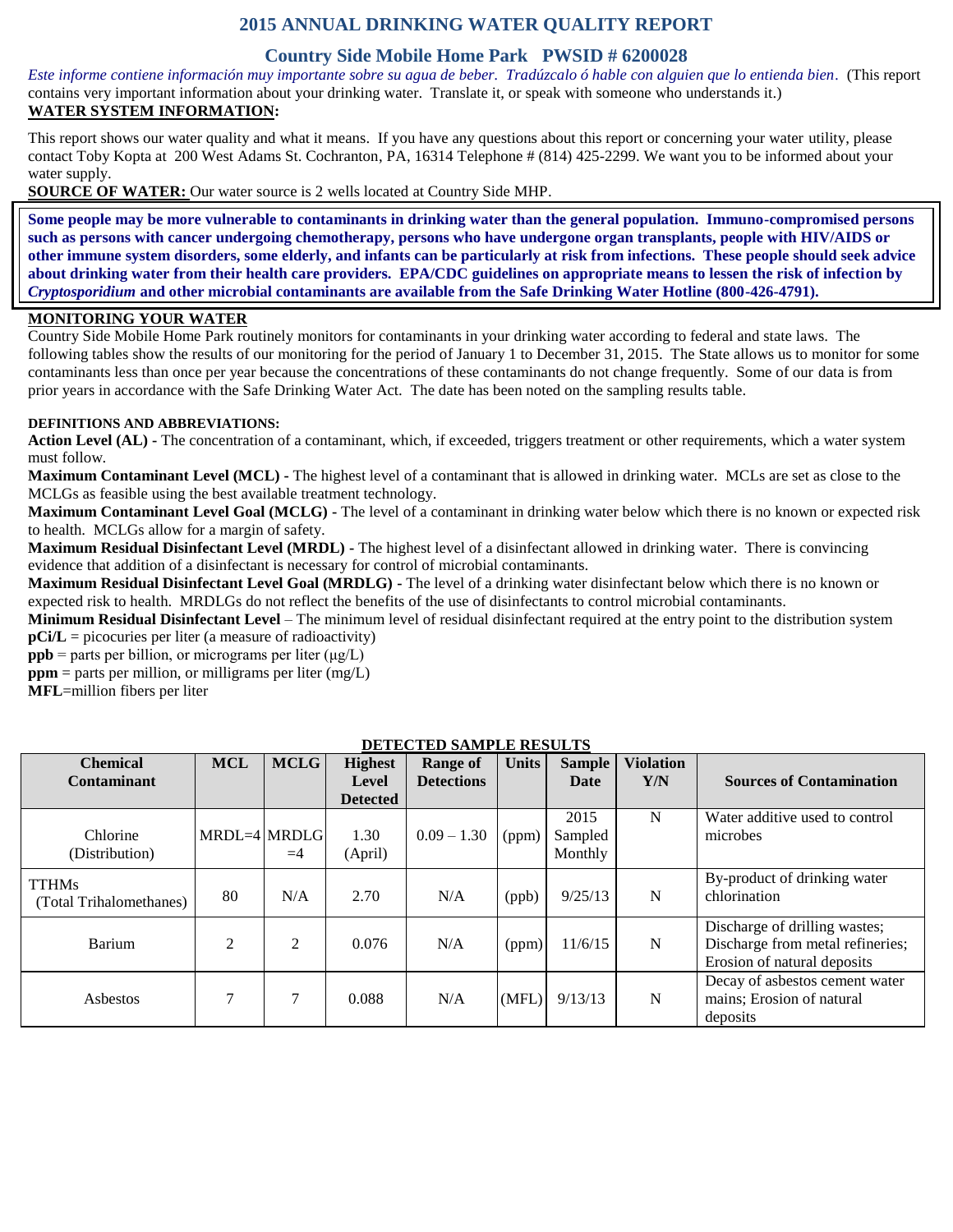| <b>Entry Point Disinfectant Residual</b> |                     |                 |                   |              |               |                  |                                          |  |
|------------------------------------------|---------------------|-----------------|-------------------|--------------|---------------|------------------|------------------------------------------|--|
|                                          | <b>Minimum</b>      | Lowest          |                   |              | Lowest        |                  |                                          |  |
|                                          | <b>Disinfectant</b> | Level           | Range of          |              | <b>Sample</b> | <b>Violation</b> |                                          |  |
| <b>Contaminant</b>                       | <b>Residual</b>     | <b>Detected</b> | <b>Detections</b> | <b>Units</b> | Date          | Y/N              | <b>Sources of Contamination</b>          |  |
| Chlorine $(2015)$                        | 0.60                | $0*$            | $0^*$ – 2.20      | ppm          | 12/6/15       | N                | Water additive used to control microbes. |  |

\*Although this level is lower than the required minimum we reached the Minimum Disinfectant Residual within the required 4 hour time period keeping us in compliance.

| Contaminant      | <b>Action</b><br>Level<br>(AL) | <b>MCLG</b> | 90 <sup>th</sup><br><b>Percentile</b><br>Value | <b>Units</b> | # of Sites<br>Above AL of<br><b>Total Sites</b> | <b>Violation</b><br>Of TT<br>Y/N | Sources of<br><b>Contamination</b>                                                                           |
|------------------|--------------------------------|-------------|------------------------------------------------|--------------|-------------------------------------------------|----------------------------------|--------------------------------------------------------------------------------------------------------------|
| Copper<br>(2014) | 1.3                            | 1.3         | 0.127                                          | ppm          | $0$ out of 5                                    | N                                | Corrosion of household plumbing<br>systems; Erosion of natural deposits;<br>Leaching from wood preservatives |
| Lead<br>(2014)   | 15                             | $\theta$    | 5.40                                           | ppb          | $0$ out of 5                                    | N                                | Corrosion of household plumbing<br>systems; Erosion of natural deposits                                      |

### *Information about Lead*

If present, elevated levels of lead can cause serious health problems, especially for pregnant women and young children. Lead in drinking water is primarily from materials and components associated with service lines and home plumbing. Countryside MHP is responsible for providing high quality drinking water, but cannot control the variety of materials used in plumbing components. When your water has been sitting for several hours, you can minimize the potential for lead exposure by flushing your tap for 30 seconds to 2 minutes before using water for drinking or cooking. If you are concerned about lead in your water, you may wish to have your water tested. Information on lead in drinking water, testing methods, and steps you can take to minimize exposure is available from the Safe Drinking Water Hotline or at *[http://www.epa.gov/safewater/lead.](http://www.epa.gov/safewater/lead)*

**Violations:** In February of 2015 we monitored for entry point and distribution system chlorine but failed to report the results to the PA Department of Environmental Protection by the required due date. During the monitoring period of October 2015 we did not monitor for Total Coliform Bacteria and therefore cannot be sure of the quality of our drinking water during that time. During the monitoring period of 2015 we did not monitor for disinfection by-products (TTHMs) as required by Stage 2, in accordance with 109.301. During the June 1 - August 31 monitoring period we failed to monitor for Lead and Copper. Public Notification is enclosed at the end of this report

## *EDUCATIONAL INFORMATION:*

The sources of drinking water (both tap water and bottled water) include rivers, lakes, streams, ponds, reservoirs, springs and wells. As water travels over the surface of the land or through the ground, it dissolves naturally occurring minerals and, in some cases, radioactive material, and can pick up substances resulting from the presence of animals or from human activity. Contaminants that may be present in source water include:

- Microbial contaminants, such as viruses and bacteria, which may come from sewage treatment plants, septic systems, agricultural livestock operations, and wildlife.
- Inorganic contaminants, such as salts and metals, which can be naturally occurring or result from urban storm water run-off, industrial or domestic wastewater discharges, oil and gas production, mining, or farming.
- Pesticides and herbicides, which may come from a variety of sources such as agriculture, urban storm water runoff, and residential uses.
- Organic chemical contaminants, including synthetic and volatile organic chemicals, which are by-products of industrial processes and petroleum production, and can, also come from gas stations, urban storm water runoff, and septic systems.
- Radioactive contaminants, which can be naturally occurring or be the result of oil and gas production and mining activities.
- In order to ensure that tap water is safe to drink, EPA and DEP prescribes regulations which limit the amount of certain contaminants in water provided by public water systems. FDA and DEP regulations establish limits for contaminants in bottled water, which must provide the same protection for public health.

Drinking water, including bottled water, may reasonably be expected to contain at least small amounts of some contaminants. The presence of contaminants does not necessarily indicate that water poses a health risk. More information about contaminants and potential health effects can be obtained by calling the Environmental Protection Agency's Safe Drinking Water Hotline (800-426-4791).

**Notice:** Our source water is known to contain elevated sodium levels, individuals with high blood pressure or sodium restricted diets should be advised and it is recommended that such individuals consult with their physician.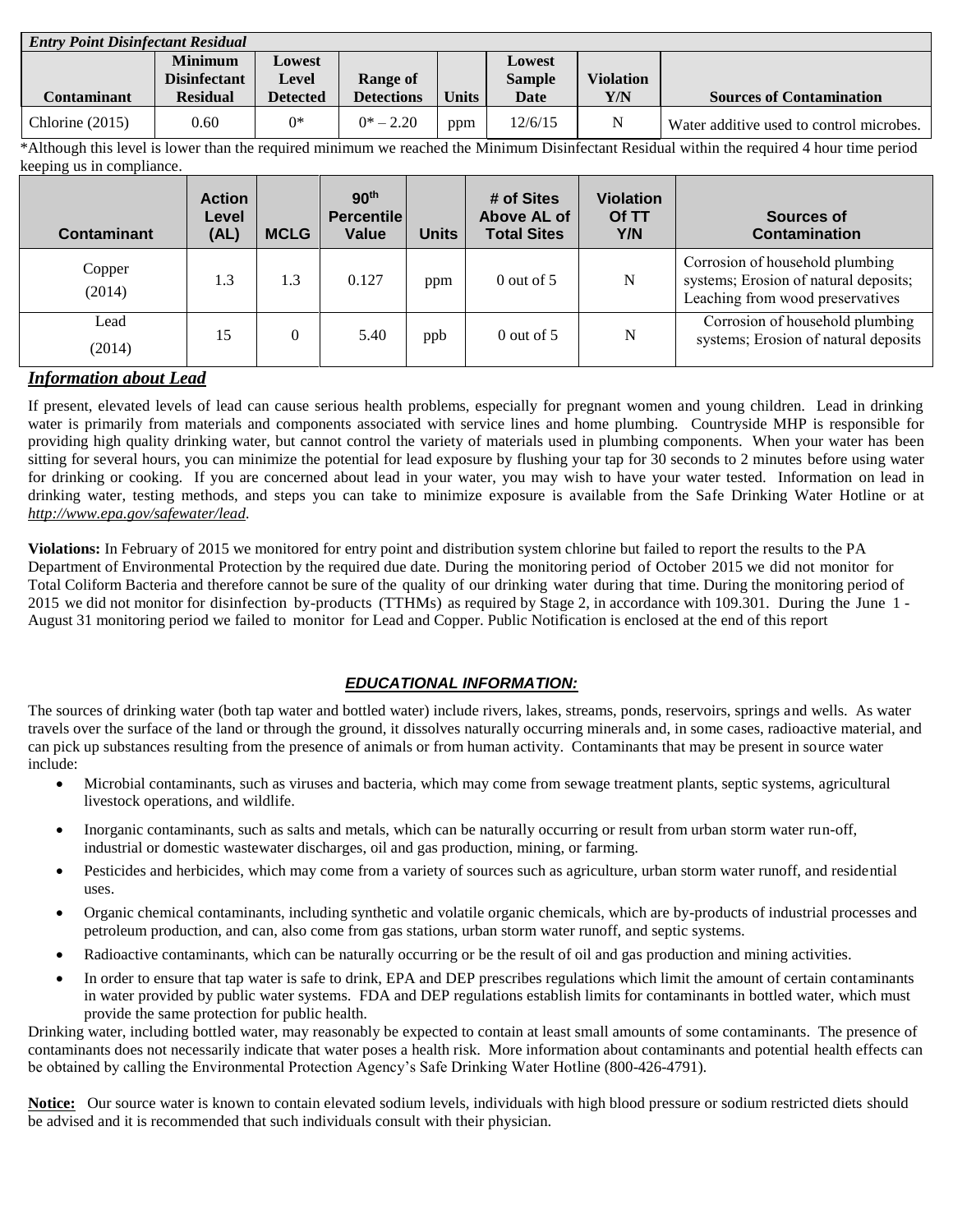# **IMPORTANT INFORMATION ABOUT YOUR DRINKING WATER**

## **ESTE INFORME CONTIENE UNFORMACION MUY IMPORTANTE SOBRE SU AGUA DE BEBER. TRADUZCALO 0 HABLE CON ALGUIEN QUE LO ENTIENDA BIEN.**

### **Monitoring Requirements Not Met for Countryside MHP**

Our water system violated a drinking water standard over the past year. Even though this was not an emergency, as our customers, you have a right to know what happened and what we did to correct this situation. We are required to monitor your drinking water for specific contaminants on a regular basis. Results of regular monitoring are an indicator of whether or not our drinking water meets health standards. During the monitoring period of October 2015 we did not monitor for Total Coliform Bacteria and therefore cannot be sure of the quality of our drinking water during that time.

There is nothing you need to do at this time.

The table below lists the contaminant(s) we did not properly test for during the last year, how often we are supposed to sample for these contaminants and how many samples we are supposed to take, how many samples we took, when samples should have been taken and the date on which follow-up samples were or will be taken.

| Contaminant                     | <b>Required Sampling</b><br><b>Frequency</b> | <b>Number of Samples</b><br><b>Required</b> | <b>When Samples</b><br><b>Should Have Been</b><br>Taken | When Samples Were or Will Be<br><b>Taken</b> |
|---------------------------------|----------------------------------------------|---------------------------------------------|---------------------------------------------------------|----------------------------------------------|
| <b>Total Coliform Bacterial</b> | Monthly                                      |                                             | October 2015                                            | November 2015                                |

**Corrective Action** Taken: The lab courier failed to pick up the October sample. Once we were made aware of the problem, we began monitoring activities for the contaminant.

For More Information, Please Contact Toby Kopta at (814)720-8808

Please share this information with all the other people who drink this water, especially those who may not have received this notice directly (for example, people in apartments, nursing homes, schools, and businesses). You can do this by posting this notice in a public place or distributing copies by hand or mail.

This notice is being sent to you by Countryside MHP

PWS ID No.: 6200028

Violation 2016-01263

Date Distributed: June 24, 2016